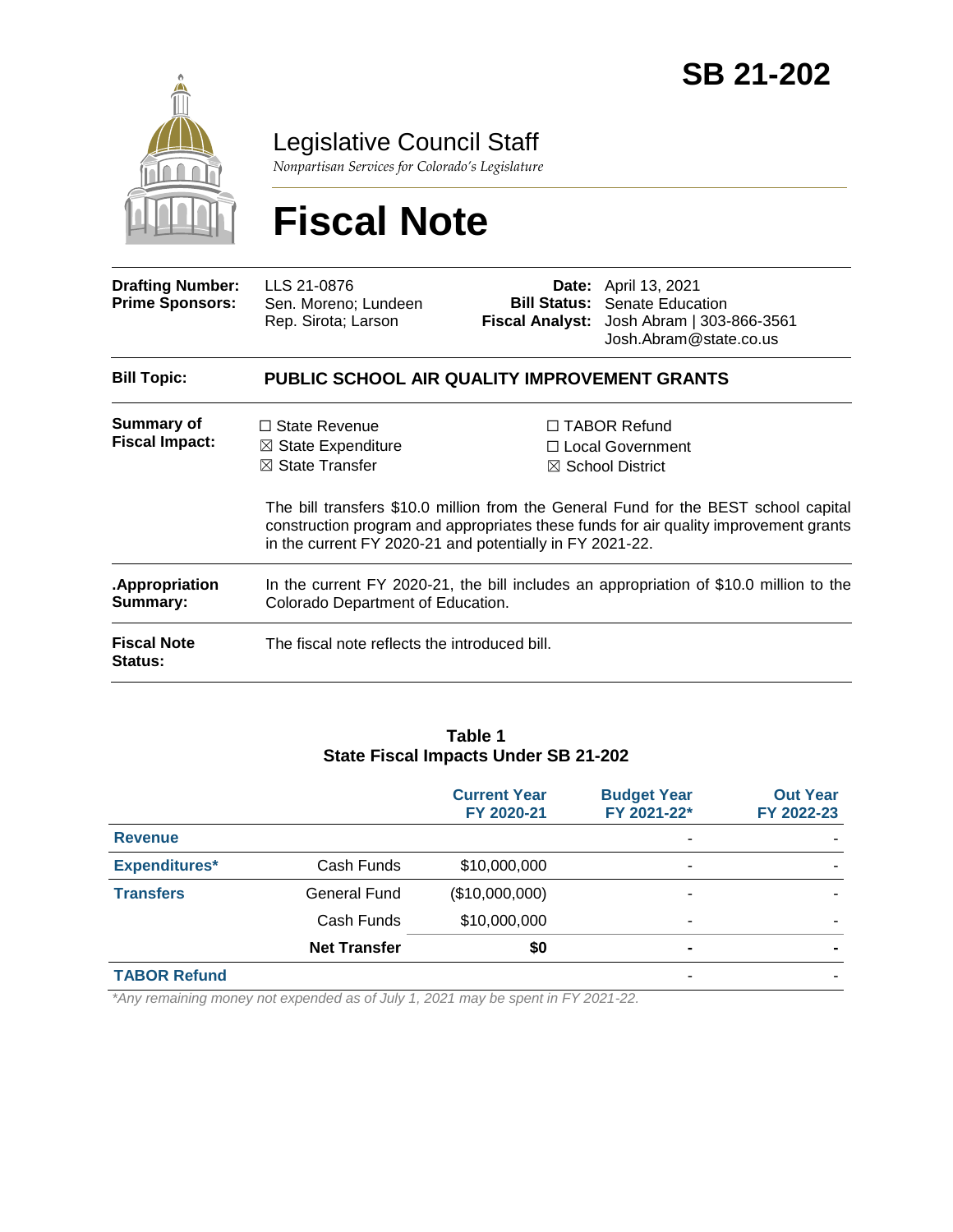Page 2

## **Summary of Legislation**

In the current FY 2020-21, the bill transfers \$10.0 million from the General Fund to the Public School Capital Construction Assistance Fund, and appropriates this money to the Colorado Department of Education (CDE) for use by the Public School Capital Construction Assistance Board and the Building Excellent Schools Today (BEST) program.

The board must use the appropriation to provide grants for public school air quality improvement projects. The board must prioritize grant awards for applicants with the lowest matching money percentage, and may not issue grants as reimbursement for air quality improvement projects funded or completed before April 1, 2021.

The board has the sole power to make grants from this appropriation, and is not required to obtain the approval of the State Board of Education or any other entity before making air quality improvement grants. CDE must present information on the grants at the department's 2022 SMART Act hearing.

## **State Transfers**

In the current FY 2020-21, the bill transfers \$10.0 million from the General Fund to the Public School Capital Construction Assistance Fund.

### **State Expenditures**

The \$10.0 million appropriation will be disbursed as grants during the current FY 2020-21, with any remaining funding spent in FY 2021-22. Workload will increase for CDE to distribute additional grants; this increase does not require additional appropriations.

## **School District**

School districts and charter schools may be eligible to receive funding from the BEST program for the acquisition, repair, maintenance, or upgrading of portable high-efficiency particulate air fans or filtration systems.

## **Effective Date**

The bill takes effect upon signature of the Governor, or upon becoming law without his signature.

## **State Appropriations**

For the current FY 2020-21, the bill includes an appropriation of \$10.0 million to the Colorado Department of Education from the Public School Capital Construction Assistance Fund. Any money not expended prior to July 1, 2021, is further appropriated for FY 2021-22.